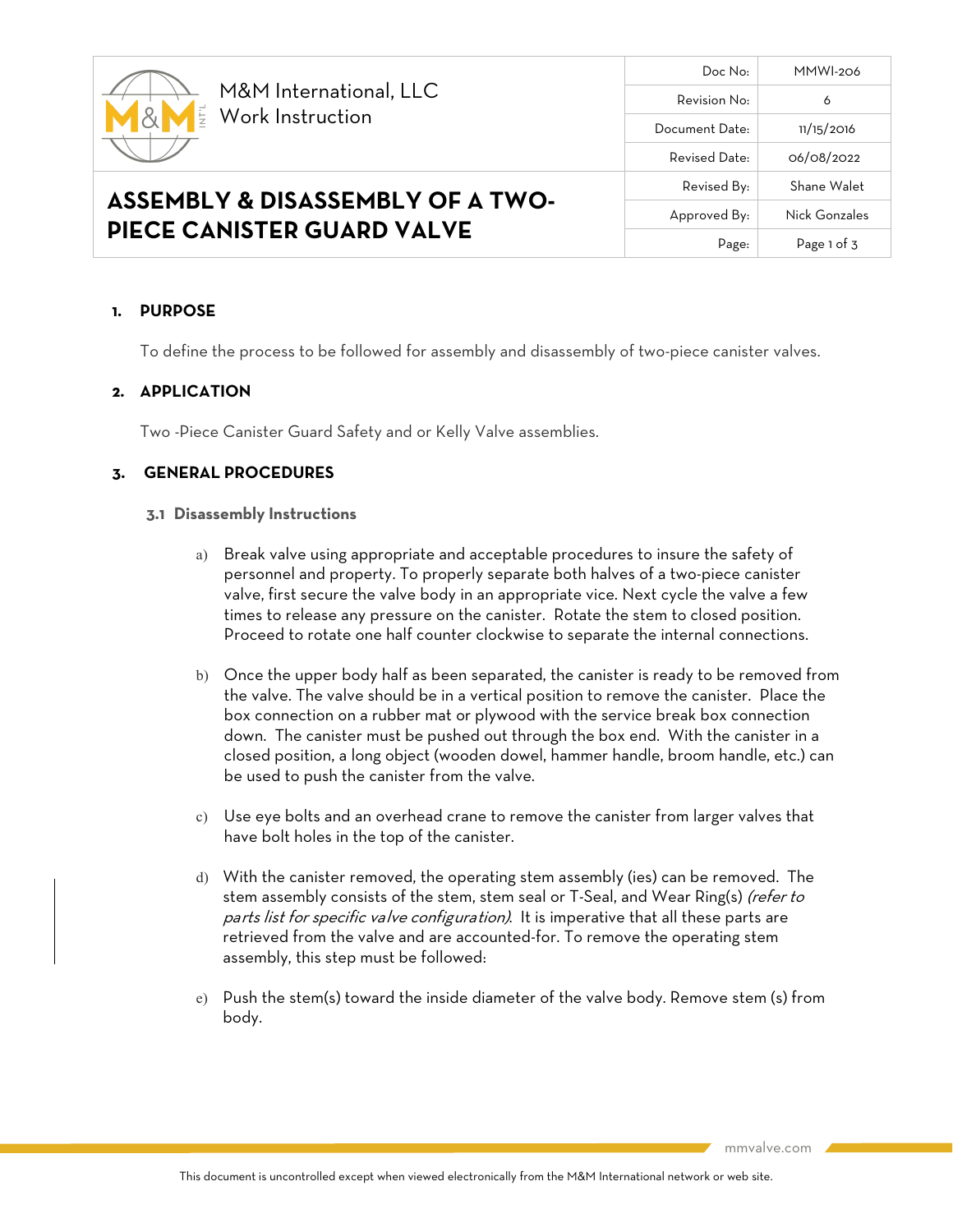

**ASSEMBLY & DISASSEMBLY OF A TWO-**

**PIECE CANISTER GUARD VALVE**

# Doc No: MMWI-206 Revision No: 6 Document Date: 11/15/2016 Revised Date: 06/08/2022 Revised By: Shane Walet Approved By: Nick Gonzales Page: Page 2 of 3

### **4. ASSEMBLY OF CANISTER IN A TWO-PIECE VALVE BODY**

### **4.1 Required Parts**

Gather all components necessary to assemble the valve. A complete parts list can be found online a[t www.mmvalve.com.](http://www.mmvalve.com/) Go to the "Documentation Page", enter the valve serial number and a complete parts list will be available.

#### **4.2 Assembly Instructions**

Once the necessary components to assemble the valve have been compiled, the following steps must be flowed:

- a) Check I.D. for rust, oxidation, and debris. If found, please remove.
- b) Review the information on the work order, verify the information concurs with the product part numbers, quantities, and serial numbers. Confirm all required previous processes have been completed and the products are acceptable.
- c) Place M&M Interior Pin half on a strong, stable, level surface capable of withstanding sub weight, assembly pressures, and movement. Making sure the body O-Ring does not twist, install the body, O-Ring on the sub's pin nose O-Ring groove, and apply copper grease to outside of the sub covering the threads, pin nose, and O-Ring groove.
- d) Next assemble the canister per procedure MMWI-200 or MMWI-201 Canister Assembly-Disassembly Procedures for the corresponding size canister.
- e) The M&M interior box half should be in a vertical position with the M&M Box facing upward. Ensure that the valve cannot topple over to avoid injury and ensure the bottom external connection is protected to avoid damage.
- f) Use eye bolts and an overhead crane to insert the canister into larger valves that have bolt holes in the top of the canister.
- g) Coat both sides of the Wear Ring(s) with grease, then install on the operating stem.

mmvalve.com